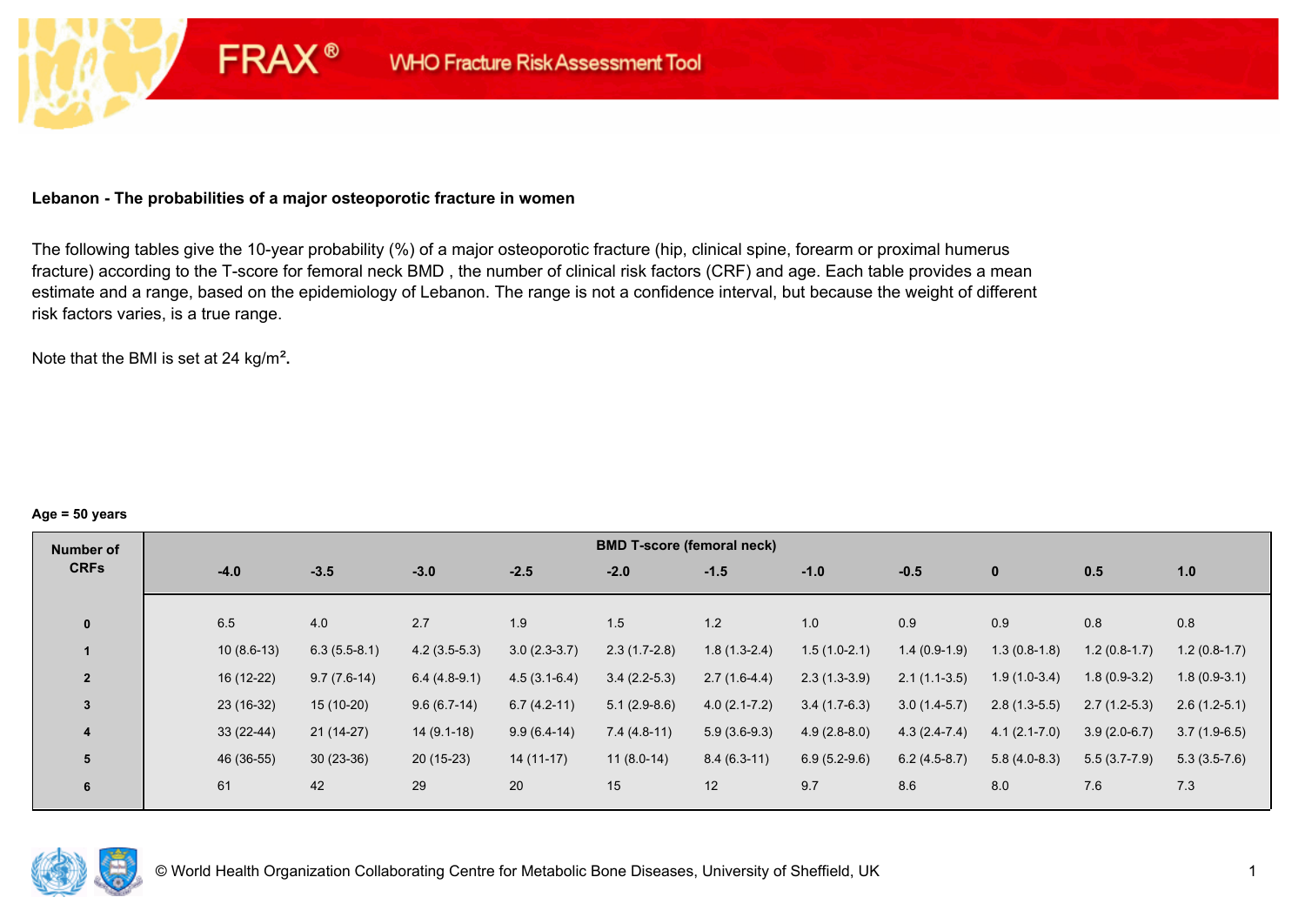# **Age = 55 years**

**FRAX®** 

| Number of               |             |               |                |                | <b>BMD T-score (femoral neck)</b> |                |                |                |                |                |                |
|-------------------------|-------------|---------------|----------------|----------------|-----------------------------------|----------------|----------------|----------------|----------------|----------------|----------------|
| <b>CRFs</b>             | $-4.0$      | $-3.5$        | $-3.0$         | $-2.5$         | $-2.0$                            | $-1.5$         | $-1.0$         | $-0.5$         | $\mathbf{0}$   | 0.5            | 1.0            |
| $\mathbf{0}$            | 8.3         | 5.5           | 3.8            | 2.8            | 2.2                               | 1.8            | 1.5            | 1.3            | 1.3            | 1.2            | 1.1            |
|                         | $13(11-15)$ | $8.4(7.4-10)$ | $5.8(4.9-7.1)$ | $4.3(3.4-5.2)$ | $3.3(2.4-4.1)$                    | $2.7(1.9-3.5)$ | $2.2(1.5-3.0)$ | $2.0(1.3-2.8)$ | $1.9(1.2-2.6)$ | $1.8(1.1-2.5)$ | $1.7(1.1-2.4)$ |
| $\overline{2}$          | 19 (15-26)  | $13(10-17)$   | $8.7(6.6-12)$  | $6.4(4.5-9.0)$ | $4.9(3.2 - 7.4)$                  | $3.9(2.4-6.2)$ | $3.3(1.9-5.4)$ | $3.0(1.6-5.0)$ | $2.8(1.5-4.7)$ | $2.6(1.4-4.5)$ | $2.5(1.3-4.3)$ |
| $\mathbf{3}$            | 27 (20-36)  | 18 (14-24)    | $13(9.1-18)$   | $9.4(6.0-15)$  | $7.2(4.2-12)$                     | $5.7(3.1-10)$  | $4.8(2.4-8.6)$ | $4.3(2.1-8.0)$ | $4.0(1.9-7.6)$ | $3.8(1.8-7.2)$ | $3.6(1.6-6.8)$ |
| $\overline{\mathbf{4}}$ | 38 (27-48)  | 26 (18-32)    | 18 (13-24)     | $13(9.1-19)$   | $10(7.0-15)$                      | $8.2(5.2-13)$  | $6.8(4.0-11)$  | $6.2(3.5-10)$  | $5.7(3.1-9.7)$ | $5.4(2.9-9.2)$ | $5.1(2.7-8.8)$ |
| 5                       | 51 (43-59)  | 37 (30-41)    | 26 (21-30)     | 19 (15-23)     | $15(11-19)$                       | $12(9.1-15)$   | $9.6(7.4-13)$  | $8.7(6.3-12)$  | $8.0(5.6-11)$  | $7.5(5.2-11)$  | $7.1(4.8-10)$  |
| 6                       | 65          | 49            | 36             | 26             | 20                                | 16             | 13             | 12             | 11             | 10             | 9.8            |
|                         |             |               |                |                |                                   |                |                |                |                |                |                |

# **Age = 60 years**

| <b>BMD T-score (femoral neck)</b><br>Number of                                                                                                                        |                                  |
|-----------------------------------------------------------------------------------------------------------------------------------------------------------------------|----------------------------------|
| <b>CRFs</b><br>$-2.5$<br>$-3.5$<br>$-3.0$<br>$-4.0$<br>$-2.0$<br>$-1.5$<br>$-1.0$<br>$-0.5$<br>$\mathbf{0}$                                                           | 0.5<br>1.0                       |
| 5.4<br>1.8<br>11<br>7.6<br>4.0<br>3.2<br>2.5<br>2.2<br>$\mathbf{0}$<br>2.0                                                                                            | 1.7<br>1.6                       |
| 16 (15-19)<br>$3.2(2.2-4.3)$<br>$11(10-13)$<br>$8.1(6.7-9.5)$<br>$6.0(4.7-7.2)$<br>$4.7(3.5-5.9)$<br>$3.8(2.7-4.9)$<br>$2.9(1.9-4.0)$<br>$2.7(1.8-3.7)$               | $2.5(1.6-3.5)$<br>$2.3(1.5-3.3)$ |
| 24 (20-31)<br>$16(13-22)$<br>$12(9.1-16)$<br>$8.9(6.3-12)$<br>$5.5(3.4-8.6)$<br>$4.7(2.7-7.5)$<br>$\overline{2}$<br>$6.9(4.5-10)$<br>$4.2(2.4-7.0)$<br>$3.9(2.1-6.5)$ | $3.6(1.9-6.1)$<br>$3.4(1.8-5.7)$ |
| $33(26-41)$<br>$17(12-24)$<br>$13(8.4-20)$<br>$9.9(6.0-16)$<br>24 (18-31)<br>$8.0(4.5-14)$<br>$6.8(3.6-12)$<br>$6.1(3.1-11)$<br>$5.6(2.7-10)$<br>3                    | $5.2(2.5-9.7)$<br>$4.8(2.3-9.1)$ |
| 45 (34-53)<br>$33(24-39)$<br>24 (17-31)<br>18 (13-25)<br>14 (9.9-21)<br>$11(7.4-17)$<br>$9.6(5.9-15)$<br>$8.6(5.0-14)$<br>$7.9(4.4-13)$<br>$\overline{\mathbf{4}}$    | $7.3(4.0-12)$<br>$6.8(3.7-12)$   |
| 58 (51-64)<br>$19(16-25)$<br>44 (37-48)<br>$33(27-38)$<br>$25(21-30)$<br>$16(13-21)$<br>$13(10-18)$<br>$12(8.7-17)$<br>$11(7.7-15)$<br>5                              | $10(7.0-14)$<br>$9.5(6.4-14)$    |
| 43<br>26<br>56<br>34<br>21<br>18<br>16<br>15<br>71<br>6                                                                                                               | 13<br>14                         |

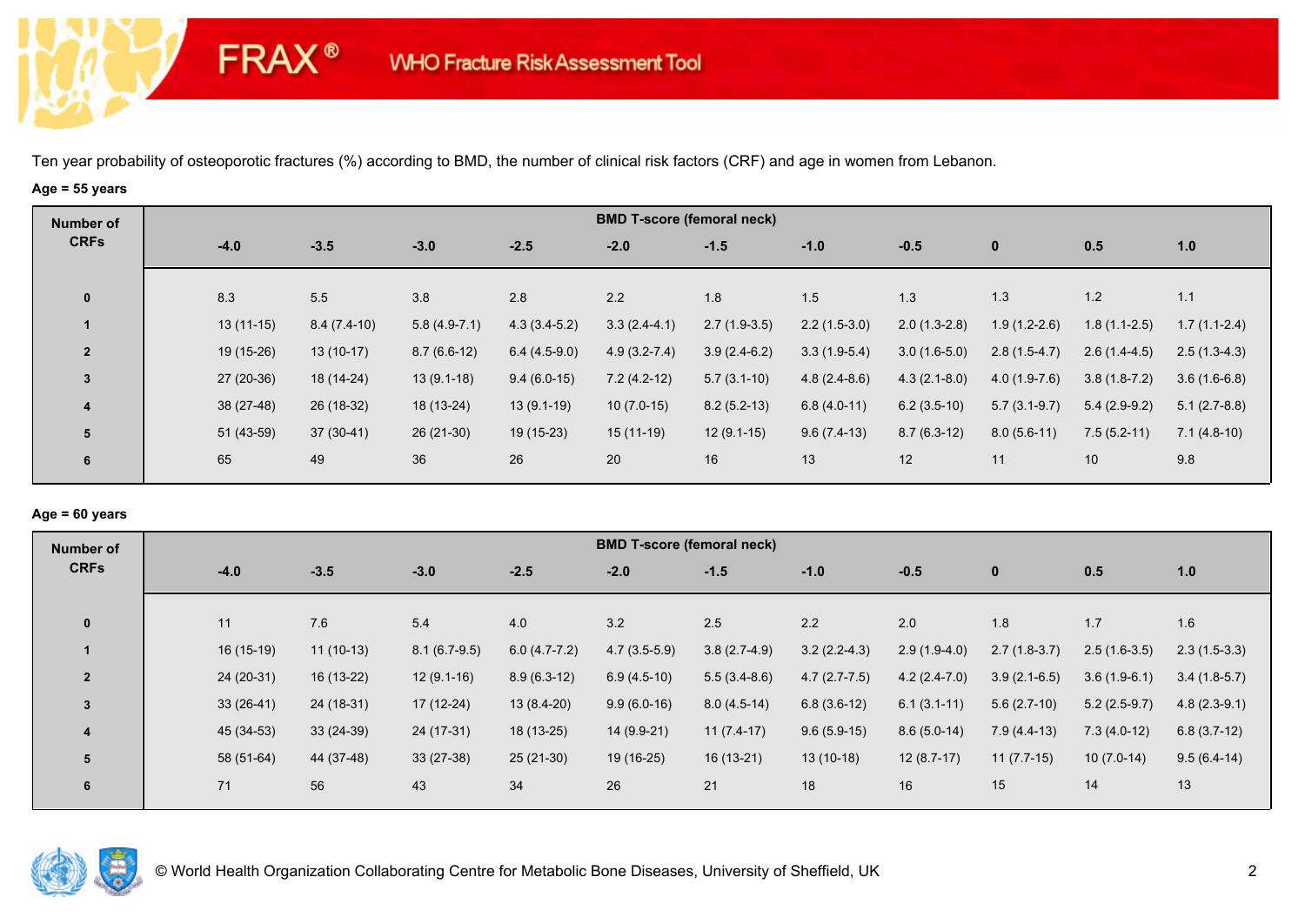# **Age = 65 years**

**FRAX®** 

| Number of      |             |             |              |                |                | <b>BMD T-score (femoral neck)</b> |                |                |                |                |                |
|----------------|-------------|-------------|--------------|----------------|----------------|-----------------------------------|----------------|----------------|----------------|----------------|----------------|
| <b>CRFs</b>    | $-4.0$      | $-3.5$      | $-3.0$       | $-2.5$         | $-2.0$         | $-1.5$                            | $-1.0$         | $-0.5$         | $\mathbf 0$    | 0.5            | 1.0            |
| $\mathbf 0$    | 14          | 9.9         | 7.2          | 5.5            | 4.2            | 3.4                               | 2.9            | 2.6            | 2.4            | 2.2            | 2.0            |
|                | $20(19-23)$ | $14(13-16)$ | $11(8.9-12)$ | $8.0(6.3-9.6)$ | $6.2(4.7-7.8)$ | $5.0(3.6-6.5)$                    | $4.3(3.0-5.8)$ | $3.9(2.6-5.3)$ | $3.5(2.3-4.9)$ | $3.2(2.1-4.5)$ | $2.9(1.9-4.2)$ |
| $\overline{2}$ | 28 (24-35)  | $21(17-26)$ | $15(12-19)$  | $12(8.4-16)$   | $9.0(6.1-13)$  | $7.2(4.5-11)$                     | $6.2(3.7-9.7)$ | $5.6(3.2-8.9)$ | $5.0(2.8-8.2)$ | $4.6(2.5-7.6)$ | $4.2(2.3-7.0)$ |
| $\mathbf{3}$   | 38 (31-46)  | 29 (23-37)  | $21(16-30)$  | $16(11-24)$    | $13(8.1-20)$   | $10(6.0-17)$                      | $8.9(4.9-15)$  | $7.9(4.2-14)$  | $7.2(3.6-13)$  | $6.5(3.2-12)$  | $6.0(2.9-11)$  |
| 4              | 50 (40-56)  | 38 (30-46)  | 29 (22-37)   | $23(17-31)$    | 18 (13-25)     | $14(9.8-21)$                      | $12(8.0-19)$   | $11(6.7-18)$   | $10(5.8-16)$   | $9.1(5.2-15)$  | $8.4(4.7-14)$  |
| 5              | 62 (57-66)  | 49 (44-54)  | $39(34-45)$  | $30(26-37)$    | $24(20-30)$    | 19 (16-25)                        | 17 (13-23)     | $15(11-21)$    | $14(9.7-19)$   | $12(8.7-18)$   | $12(7.9-16)$   |
| 6              | 73          | 61          | 49           | 40             | 32             | 26                                | 23             | 20             | 18             | 17             | 16             |
|                |             |             |              |                |                |                                   |                |                |                |                |                |

### **Age = 70 years**

| Number of      |             |             |             |              |               | <b>BMD T-score (femoral neck)</b> |                |                |                |                |                |
|----------------|-------------|-------------|-------------|--------------|---------------|-----------------------------------|----------------|----------------|----------------|----------------|----------------|
| <b>CRFs</b>    | $-4.0$      | $-3.5$      | $-3.0$      | $-2.5$       | $-2.0$        | $-1.5$                            | $-1.0$         | $-0.5$         | $\mathbf{0}$   | 0.5            | 1.0            |
|                |             |             |             |              |               |                                   |                |                |                |                |                |
| $\mathbf{0}$   | 19          | 14          | 10          | 7.7          | 6.0           | 4.9                               | 4.2            | 3.7            | 3.3            | 3.0            | 2.7            |
|                | 27 (23-32)  | $20(17-24)$ | $15(12-17)$ | $11(8.8-13)$ | $8.5(6.6-10)$ | $6.9(5.1 - 8.1)$                  | $5.9(4.3-6.9)$ | $5.1(3.7-6.0)$ | $4.5(3.2-5.4)$ | $4.1(2.8-4.9)$ | $3.7(2.5-4.4)$ |
| $\overline{2}$ | $37(31-46)$ | 28 (22-35)  | $21(16-27)$ | $16(12-21)$  | $12(8.5-16)$  | $9.6(6.6-13)$                     | $8.1(5.4-11)$  | $7.1(4.5-9.6)$ | $6.2(3.9-8.5)$ | $5.5(3.4-7.6)$ | $5.0(3.0-6.9)$ |
| $\overline{3}$ | $50(40-60)$ | 39 (29-49)  | 29 (21-39)  | $22(15-31)$  | 17 (11-24)    | $13(8.7-20)$                      | $11(7.1-17)$   | $9.6(5.9-15)$  | $8.4(5.1-13)$  | $7.5(4.5-12)$  | $6.7(3.9-11)$  |
| 4              | 63 (54-70)  | $51(41-59)$ | 40 (31-48)  | $31(23-38)$  | $23(17-31)$   | 18 (14-25)                        | $15(11-22)$    | $13(9.3-19)$   | $11(8.0-17)$   | $10(6.9-15)$   | $9.0(6.2-14)$  |
| 5              | 74 (67-78)  | 63 (56-69)  | 52 (45-58)  | 41 (35-47)   | $32(27-38)$   | $25(21-31)$                       | $21(17-26)$    | 18 (15-23)     | $15(13-20)$    | $13(11-18)$    | $12(9.8-16)$   |
| 6              | 81          | 74          | 64          | 53           | 42            | 34                                | 28             | 23             | 20             | 17             | 15             |
|                |             |             |             |              |               |                                   |                |                |                |                |                |

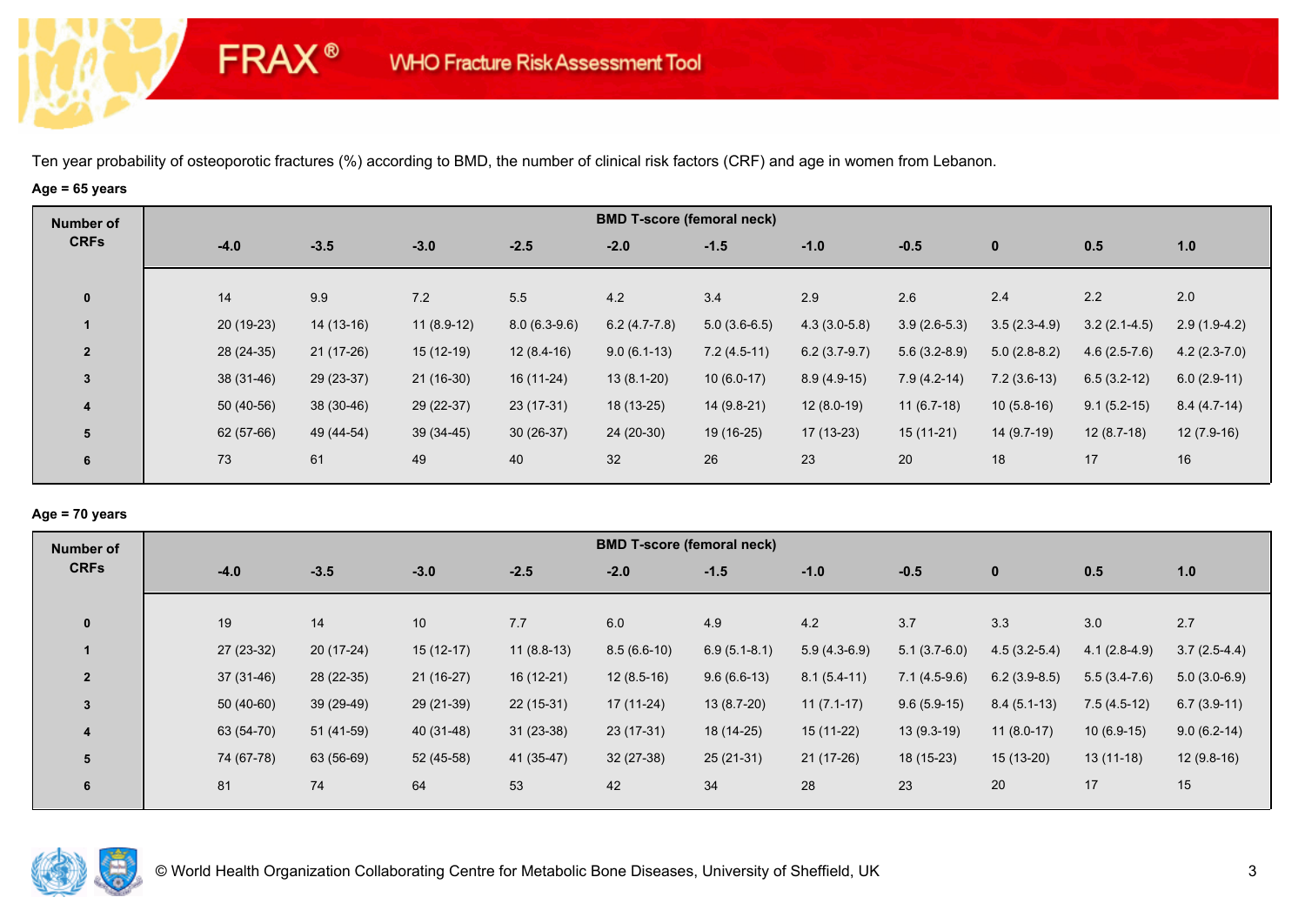# **Age = 75 years**

**FRAX®** 

| Number of               |            |             |             |             |              | <b>BMD T-score (femoral neck)</b> |               |                |                |                |                |
|-------------------------|------------|-------------|-------------|-------------|--------------|-----------------------------------|---------------|----------------|----------------|----------------|----------------|
| <b>CRFs</b>             | $-4.0$     | $-3.5$      | $-3.0$      | $-2.5$      | $-2.0$       | $-1.5$                            | $-1.0$        | $-0.5$         | $\mathbf 0$    | 0.5            | 1.0            |
| $\mathbf{0}$            | 25         | 19          | 14          | 11          | 8.6          | 7.2                               | 6.2           | 5.4            | 4.7            | 4.2            | 3.7            |
|                         | 36 (29-53) | 28 (22-42)  | $21(16-31)$ | 16 (12-23)  | $12(9.3-17)$ | $10(7.5-13)$                      | $8.6(6.3-10)$ | $7.3(5.3-8.4)$ | $6.3(4.6-7.4)$ | $5.5(4.0-6.6)$ | $4.9(3.5-5.9)$ |
| $\overline{2}$          | 49 (37-65) | $39(28-55)$ | $31(21-44)$ | 24 (16-34)  | 18 (12-26)   | $15(9.7-20)$                      | $12(7.9-16)$  | $10(6.6-13)$   | $8.5(5.6-11)$  | $7.3(4.8-10)$  | $6.4(4.2-9.0)$ |
| 3                       | 61 (47-74) | $52(37-65)$ | 42 (28-56)  | $33(21-45)$ | 26 (16-36)   | 21 (13-29)                        | 17 (10-23)    | $14(8.6-19)$   | $11(7.3-16)$   | $9.7(6.3-14)$  | $8.4(5.5-12)$  |
| $\overline{\mathbf{4}}$ | 72 (57-80) | 64 (47-74)  | 55 (38-65)  | 45 (30-55)  | $36(23-45)$  | 29 (19-36)                        | $23(16-30)$   | 19 (13-25)     | $16(11-21)$    | $13(9.5-18)$   | $11(8.3-15)$   |
| 5                       | 79 (67-84) | 74 (59-79)  | 67 (50-73)  | 58 (41-64)  | 48 (33-54)   | $39(27-45)$                       | $32(23-37)$   | 26 (19-31)     | $21(17-26)$    | $17(14-22)$    | $15(13-18)$    |
| 6                       | 85         | 81          | 76          | 69          | 60           | 51                                | 43            | 35             | 28             | 23             | 19             |

# **Age = 80 years**

| Number of      |             |             |             |             |             | <b>BMD T-score (femoral neck)</b> |              |               |                |                |                |
|----------------|-------------|-------------|-------------|-------------|-------------|-----------------------------------|--------------|---------------|----------------|----------------|----------------|
| <b>CRFs</b>    | $-4.0$      | $-3.5$      | $-3.0$      | $-2.5$      | $-2.0$      | $-1.5$                            | $-1.0$       | $-0.5$        | $\mathbf 0$    | 0.5            | 1.0            |
|                |             |             |             |             |             |                                   |              |               |                |                |                |
| $\mathbf{0}$   | 30          | 23          | 18          | 14          | 12          | 9.7                               | 8.2          | 7.0           | 6.1            | 5.3            | 4.6            |
|                | 40 (33-58)  | $33(26-48)$ | 26 (20-39)  | $21(16-30)$ | 16 (12-24)  | 14 (10-19)                        | $11(8.3-15)$ | $9.6(7.0-12)$ | $8.2(5.9-9.9)$ | $7.0(5.0-8.1)$ | $6.1(4.4-7.0)$ |
| $\overline{2}$ | $51(41-67)$ | 44 (33-59)  | $36(26-50)$ | 29 (20-41)  | $23(16-33)$ | 19 (13-27)                        | $16(11-22)$  | $13(8.8-18)$  | $11(7.4-15)$   | $9.4(6.3-12)$  | $8.1(5.3-10)$  |
| 3              | 62 (49-73)  | 54 (41-67)  | 47 (33-59)  | $39(26-51)$ | $32(21-42)$ | 26 (17-35)                        | $22(14-30)$  | 18 (12-25)    | $15(9.7-21)$   | $13(8.2-17)$   | $11(7.0-15)$   |
| 4              | 70 (57-78)  | 64 (50-73)  | $57(42-67)$ | 49 (34-59)  | 42 (28-51)  | $35(23-44)$                       | 30 (19-37)   | $25(16-31)$   | $20(14-26)$    | $17(12-22)$    | $14(10-19)$    |
| 5              | 77 (65-82)  | 72 (58-78)  | 67 (51-73)  | 60 (43-67)  | 53 (37-60)  | 46 (31-53)                        | $39(27-46)$  | $33(23-39)$   | $27(20-33)$    | 23 (17-28)     | $19(15-23)$    |
| 6              | 82          | 79          | 75          | 69          | 63          | 56                                | 50           | 43            | 36             | 30             | 25             |
|                |             |             |             |             |             |                                   |              |               |                |                |                |